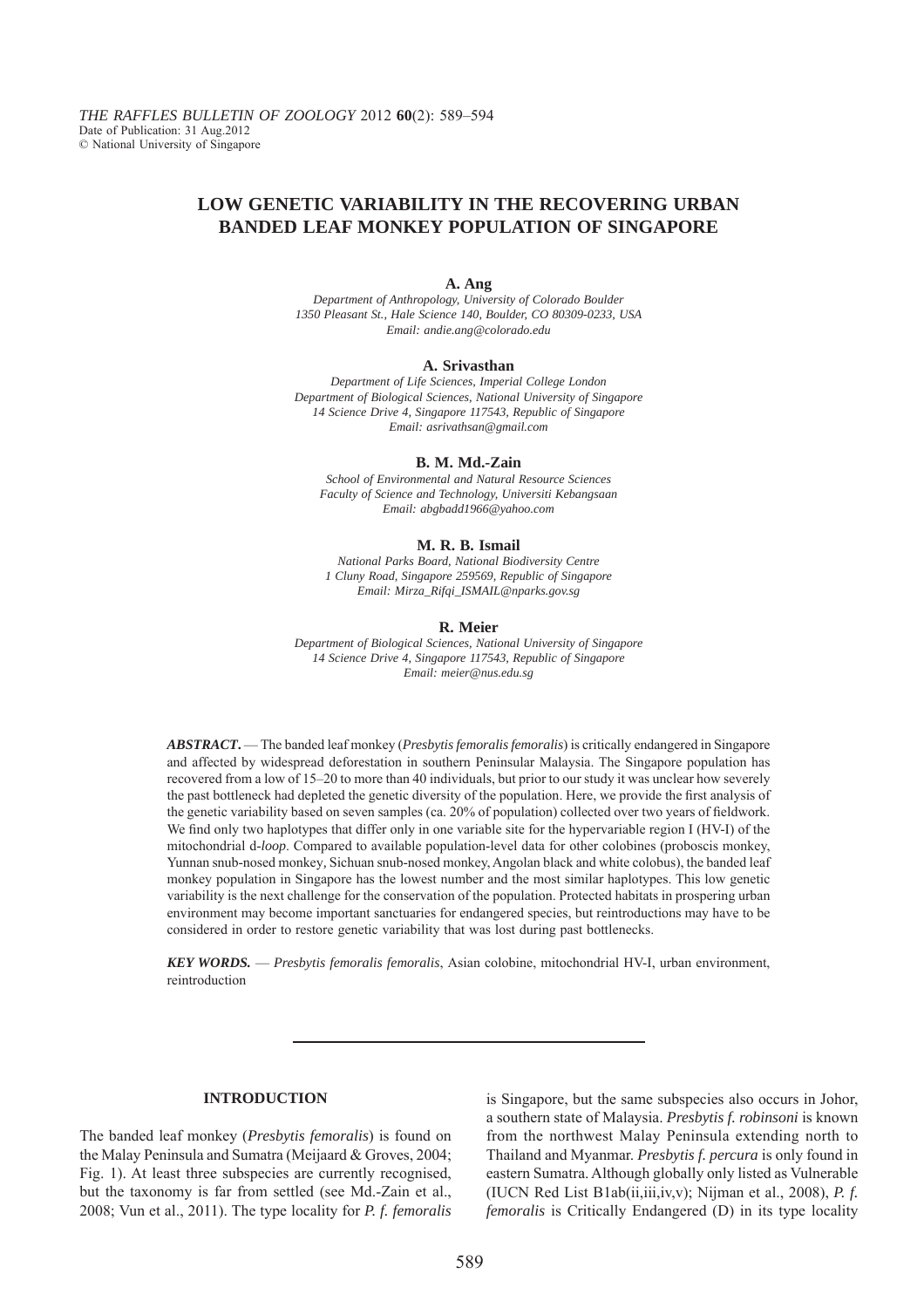Singapore due to small population size (Lim et al., 2008). Widespread on the island in the last century (Chasen, 1924), they were still common in the 1920s (Chasen, 1940). Unfortunately, deforestation related to economic development destroyed much of their suitable habitat and eventually *P. f. femoralis* was confined to the Bukit Timah Nature Reserve (BTNR) and Central Catchment Nature Reserve (CCNR). In 1983, the construction of an expressway separated the two reserves, effectively stopping all gene flow, and the banded leaf monkeys disappeared from the BTNR (Yang & Lua, 1988).

A recent 2-year study provided evidence that the population is recovering and now consists of ca. 40 individuals in 5–6 groups inhabiting 455 ha of secondary and swamp forests in CCNR (Ang et al., 2010). At least six births were reported between 2008 and 2010 (Ang et al., 2010), but the population viability remains in doubt given the genetic constraints and the social organisation of leaf monkeys that affect fertility, reproduction, and group formation. Genetic diversity has long been recognised as an important component of fitness and population viability (e.g., Spielman et al., 2004; Charpentier et al., 2008) and most surviving individuals are suspected to be genetically closely related given that small populations rapidly lose genetic diversity through genetic drift and inbreeding (Lande & Barrowclough, 1987). We here assess the genetic variability of Singapore's banded leaf monkey population using the hypervariable region I (HV-I) of the displacement loop (d-*loop*) that is often considered to be the most rapidly evolving part of the mitochondrial genome (Lopez et al., 1997). HV-I is a widely used marker in population studies of vertebrates, but data for Asian colobines have only become available recently. We here examine the intra-population variability using HV-I for seven samples which are likely to represent ca. 20% of the population. Note that despite years



of absence of hunting pressure, *P. f. femoralis* remains very shy in Singapore and hence it took two years of fieldwork to obtain these samples. Preliminary observations also indicate that the species is difficult to observe in Panti forest (Johor, Malaysia, AA, pers. obs.). We then compare our findings with what is known about the population-level variability of the same marker for four other colobines (Table 1).

# **MATERIAL AND METHODS**

*Faecal collections and DNA extraction.* — Faecal samples were collected in the field during Aug. 2009 – Mar. 2011 (Table 2) and stored at –70°C. Genomic DNA was extracted from 50 mg of feces using QIAamp® DNA Stool Mini Kit (QIAGEN, Singapore). DNA was recovered in 40 μl of elution buffer (instead of 200 μl) in order to obtain a higher concentration of DNA, and was stored at –20°C. The recovery and sample purification of genomic DNA from a dry blood stain of a roadkill specimen (17 Jan.2011, Upper Thomson Road) was carried out using buccal brushes following the protocol of Puregene® Buccal Cell Core Kit (QIAGEN, Singapore; note that the carcass could not be recovered and is only known from a photograph). The DNA was dissolved in 20 μl of DNA hydration solution and also stored at –20°C.

*DNA amplification and sequencing.* — Specific HV-I primers for *Presbytis* were published by Meyer et al. (2011), but the forward primer failed and a new one had to be designed (new primer: hf\_dloop\_F 5'- GCCCTTATGTAATTCGTGCATTAC-3'; published primer: 6234 HV-I\_r 5'-TGATAGACCCGTGATCCATC-3'). This primer was used in PCRs using the following recipe: 25 μl reaction (2.5 μL buffer, 2 μL dNTPs, 1.0 μL MgCl, 0.1 μL Takara Ex-Taq, 1.2 μl of each primer, 1.5–3 μl template DNA). Amplification conditions were as follows: denaturation at 95°C: 5 mins, 40 cycles of 1 min at 94°C, 1 min annealing at  $58^{\circ}$ C–60°C, 1 min at  $72^{\circ}$ C, final extension: 5 mins at  $72^{\circ}$ C). Amplification products were purified using Bioline SureClean (Randolph, MA) or gel extraction (QIAquick, QIAGEN, Singapore). Sequencing was carried out in both directions using BigDye ver. 3.1 (Applied Biosystems, Foster, CA) after purification with CleanSEQ® kit (Agencourt Bioscience Corporation, Beverly, MA) followed by direct sequencing in an ABI PRISM® 3100 Genetic Analyzer (Perkin Elmer Applied Biosystems, Norwalk, CT). The sequences were edited in Sequencher 4.6.

*Comparison with other colobines***.** — In order to assess the genetic variability of *P. f. femoralis* population in Singapore, we would ideally compare it to genetic data for populations in Southern Malaysia. However, unfortunately these data are not available and we therefore have to compare the Singapore data to the variability observed in all published populationlevel studies on colobines using the same marker (Table 1). The sequences were downloaded from GenBank, aligned using MAFFT, and only the region overlapping with our sequences was retained. Based on the original publications (Liu et al., 2007; Pan et al., 2009; McDonald & Hamiliton, Fig. 1. Distribution of *Presbytis femoralis*. 2010; Munshi-South & Bernard, 2011), we identified which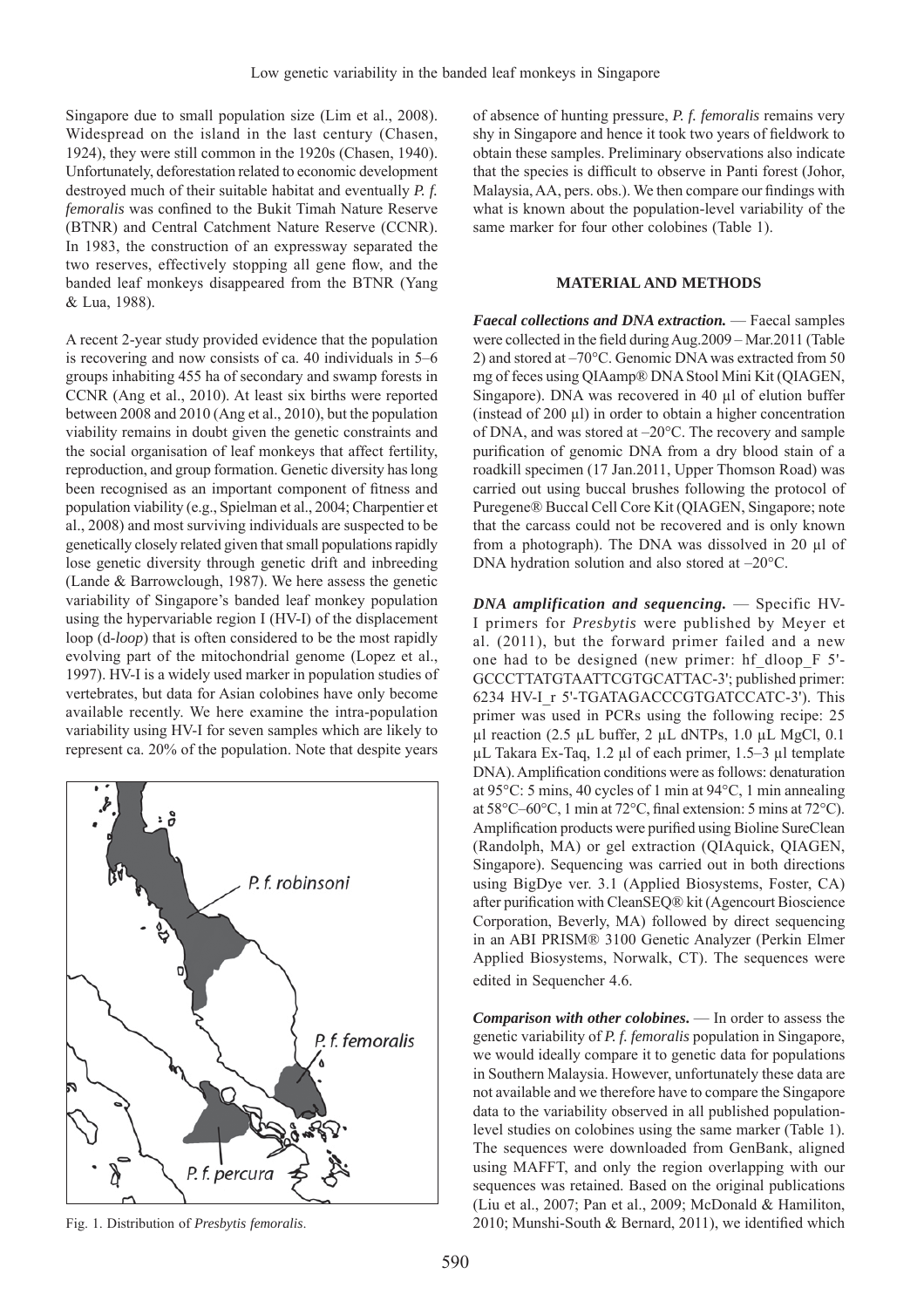| <b>Species</b>                             | <b>Populations</b>    | No. of<br>sequences | No. of<br>haplotypes | Expected no.<br>of haplotypes*<br>(significance) | Min.<br>(%) | Max.<br>$($ %) |
|--------------------------------------------|-----------------------|---------------------|----------------------|--------------------------------------------------|-------------|----------------|
| Presbytis femoralis femoralis <sup>1</sup> | <b>CCNR</b>           | 7                   | $\overline{c}$       | 2                                                | 0.19        | 0.19           |
| Colobus angolensis palliatus <sup>2</sup>  | Diani                 | 22                  | 4                    | $3.44 \pm 0.66$ (0.014)                          | 0.87        | 4.37           |
|                                            | Shimoni               | 18                  | 4                    | $3.06 \pm 0.65$ (0.051)                          | 0.22        | 5.68           |
|                                            | Udzungwa              | 30                  | 4                    | $3.2 \pm 0.78$ (0.062)                           | 0.22        | 5.68           |
|                                            | Southern Highlands    | 33                  | 7                    | $4.06 \pm 0.92$ (0.013)                          | 0.22        | 1.31           |
| Nasalis larvatus <sup>3</sup>              | Garama                | 12                  | 4                    | $3.4 \pm 0.59$ (0.008)                           | 0.67        | 3.12           |
|                                            | Weston                | 9                   | 8                    | $6.5 \pm 0.53$ (<0.001)                          | 0.57        | 4.43           |
| Rhinopithecus bieti <sup>4</sup>           | North                 | 40                  | 12                   | $5.34 \pm 0.93$ (<0.001)                         | 0.30        | 12.17          |
|                                            | Central and Southwest | 97                  | 18                   | $5.39 \pm 0.97$ (<0.001)                         | 0.25        | 10.75          |
|                                            | Southeast             | 20                  | 2                    | $2 \pm 0$ (N/A)                                  | 1.48        | 1.48           |
| Rhinopithecus roxellana <sup>5</sup>       | Qinling               | 12                  | 5                    | $3.76 \pm 0.75$ (0.01)                           | 0.19        | 0.95           |
|                                            | Minshan               | 15                  | 4                    | $3.46 \pm 0.52$ (0.003)                          | 1.53        | 6.12           |

Table 1. Population genetic studies of colobine species using HV-I.

\* Average of the expected number of haplotypes when only seven sequences were randomly selected 100 times from original populations (95% significance level based on Z-score). Min.: minimum divergence between haplotypes. Max.: maximum divergence between haplotypes. Data from this study. <sup>2</sup>McDonald & Hamiliton, 2010. <sup>3</sup>Munshi-South & Bernard, 2011. <sup>4</sup>Liu et al., 2007. <sup>5</sup>Pan et al., 2009.

Table 2. Faecal and blood sample collections and length of sequences.

| <b>Date</b>  | <b>Sample</b> | Group<br>(Group size) | <b>Base pairs</b><br>(bp) |
|--------------|---------------|-----------------------|---------------------------|
| 5 Apr. 2009  | Faecal        | A(8)                  | 502                       |
| 29 Aug.2009  | Faecal        | B(6)                  | 422                       |
| 27 Jan. 2010 | Faecal        | C(5)                  | 433                       |
| 30 Mar 2010  | Faecal        | D(3)                  | 522                       |
| 2 Dec. 2010  | Faecal        | E(2)                  | 507                       |
| 17 Jan.2011  | <b>Blood</b>  | D(3)                  | 495                       |
| 30 Mar.2011  | Faecal        | B(6)                  | 506                       |

sequences were from separate populations. The sample size was generally larger than ours. We therefore rarefied the samples 100 times for all populations other than the Weston population of *Nasalis larvatus* (Kalinowski, 2004) to match our sample size. For the latter, we rarefied the samples only 10 times given that there are only 36 possible ways of choosing subsets of 7 samples from 9 sequences available for the population (Table 1). We then determined the number of haplotypes for each rarefied sample and used the z-score to determine if the number of haplotypes in our study deviated significantly from the distribution. Note that by obtaining the distribution through rarefaction, some sequences are sampled multiple times; i.e., the data points for obtaining the distribution are not completely independent. We also calculated the intraspecific sequence divergences using TaxonDNA (v 1.6.2) (Meier et al., 2006).

### **RESULTS**

All six faecal samples and the blood sample yielded usable DNA. The seven samples collected over two years of

fieldwork represent ca. 20% (seven out of 40 individuals) of the Singapore population of banded leaf monkeys as long as no individual was sampled twice. This cannot be ruled out, but is unlikely given the low probability of duplicate sampling across five different localities. All samples were collected on different days (see Table 2), and the sample locations were separated by man-made barriers (e.g., military infrastructure) which helped us determined which groups were sampled. Hence we believe that our small samples should not influence the conclusions of the genetic results.

Seven mtDNA HV-I sequences ranging from 422–522 bp (Table 2) were obtained and varied only with regard to one site (position 190 in relation to full HV-I region of *P. melalophos*  (DQ355299); Fig. 2). Four sequences showed evidence for an A/C polymorphism at this site (see discussion); two sequences had an adenine, and one sequence a cytosine. When compared to 11 populations of four other colobine species, all 11 populations have higher average genetic variability and all but one have a larger number of haplotypes (Table 1).

## **DISCUSSION**

The banded leaf monkeys in Singapore are critically endangered with only 40 individuals left in the wild. Due to the small population size and elusive nature of the monkeys, ca. 20% of the population were sampled. The genetic variability of the banded leaf monkey population in Singapore is extraordinarily low. We find only two haplotypes differing by one nucleotide for the hypervariable HV-I control region. After adjusting for sample size (Kalinowski, 2004), this is the lowest average variability observed for all colobine species with population-level data (*N. larvatus*, *R. bieti*, *R. roxellana*, *C. a. palliatus*). With one exception, the number of haplotypes is also lower than for all other colobine species with data (Table 1).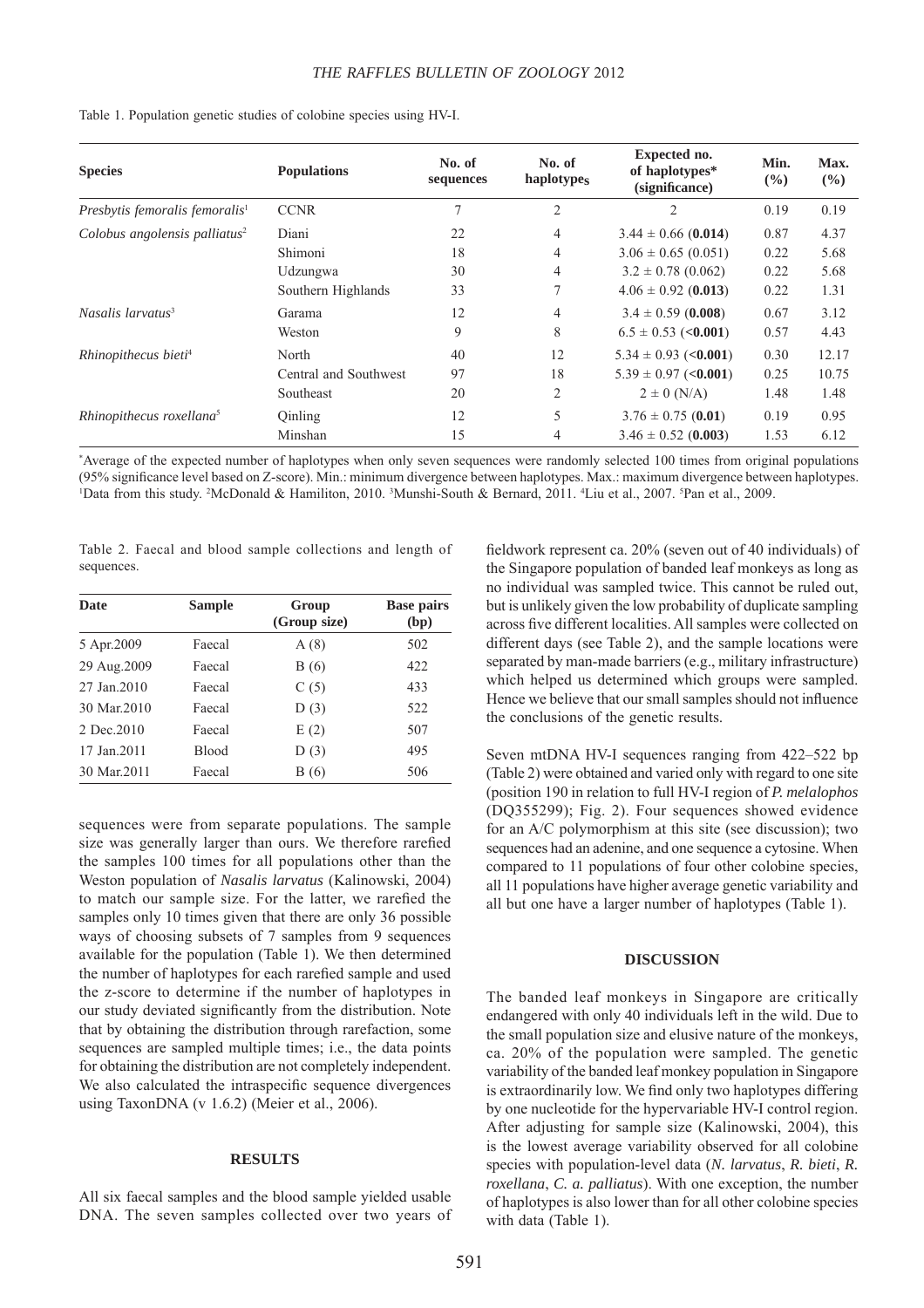Our study also reveals mtDNA heteroplasmy for four individuals within this population. Heteroplasmy refers to the presence of two or more mtDNA molecules in an individual. The two mtDNA molecules may be different in size or differ due to base substitutions (Lutz et al., 2000; Lo et al., 2005). Previous studies have reported mammalian mtDNA heteroplasmy which is particularly common near the hypervariable region (Lutz et al., 2000; Schwarz & Vissing, 2002; Bayona-Bafaluy et al., 2003; Lo et al., 2005). Here we present another case of point mutation heteroplasmy in primates. Since more than one individual has the polymorphic site, this suggests that the heteroplasmy may have been maintained for more than a generation (Hayasaka et al., 1991).

The low genetic variability is probably due to the population's recent history. Since becoming a British colony in 1819,  $>95\%$  of the estimated 540 km<sup>2</sup> of original vegetation in Singapore was lost and at least a third of all plant and animal species became extinct (Brook et al., 2003). Once common throughout the island, banded leaf monkeys declined rapidly and after the extirpation of the BTNR population in 1987, it was estimated that only 10–15 individuals remained in the CCNR (Yang et al., 1990). This led to the assessment that the banded leaf monkey was a "living dead" (Brook et al., 2003) with a population too small to be viable (Pitra et al., 1995). Today, the population size has approximately doubled (>40), but the extremely low genetic variability of the HV-I region indicates a lack of genetic recovery. The after-effects of the bottleneck of the 1970s and 1980s are clearly recognisable which makes the population extremely vulnerable to environmental disturbances such as disease (Spielman et al., 2004; Charpentier et al., 2008).

In order to overcome this lack of genetic variability, translocation from genetically compatible populations in Malaysia may be considered given that such measures can restore the reproductive potential of endangered populations (e.g., Westemeier et al., 1998). Of the different types of translocation characterised by IUCN (1987), "augmentation" and "reintroduction" would be most appropriate. However, before translocation can be seriously considered, more research needs to be carried out. It should start with genetic comparison of the populations based on both mitochondrial and nuclear markers. In addition, fieldwork should compare

the autecology of the populations. Lastly, the risks will have to be considered. For example, disease introduction through translocated animals can pose serious threats to the survival of populations (Viggers et al., 1993). Similarly, outbreeding depression (Weeks et al., 2011) through the loss and/or dilution of local adaptations can have a negative impact on population recovery although the importance of outbreeding depression is controversial (see Edmands, 2007). All this research will require close collaboration between the wildlife authorities of the two countries before reintroductions can be considered.

*Urban reserves as sanctuaries of inbred rare species.* — We suspect that the fate of the banded leaf monkey in Singapore is typical to what will be commonly observed in the urban environments in developing countries. Development usually starts in densely populated areas and after a period of rapid growth with little concern for natural resources, sustainable development and conservation of wildlife will become policy goals. The populations of those species that survives start to recover, but considerable genetic damage will have been done. In Singapore it was the BTNR and, in particular, the CCNR, with its 455 ha of secondary and primary forests that have become important wildlife refuges (Ng et al., 2011) during the rapid economic development of Singapore in the 20<sup>th</sup> century. With increased affluence, the negative impacts of human activities (e.g., deforestation, hunting) on the remaining forests disappeared and more resources were invested in maintaining the valuable habitats, creating green buffers, and promoting the conservation of biodiversity. This includes an ecological corridor ("Eco-Link") to be completed by the year 2013, which will reinstate the connectivity between BTNR and CCNR (Ng et al., 2011). This will also increase habitat availability and food resources for the banded leaf monkey. However, due to the localised extinction of banded leaf monkeys in BTNR, it will not help with the genetic recovery of the population.

*Conclusions.* — In order to ensure long-term persistence of banded leaf monkeys in Singapore, translocation of individuals from Malaysia may have to be considered in order to restore genetic variability and to increase the genetic adaptive potential. Natural forests within urban environment in Singapore can serve as a sanctuary for the recovery of the type population of *P. f. femoralis* population; i.e., even a small,



Fig. 2. Full length d-*loop* of *Presbytis melalophos* (1.08kbp) and target region of d-*loop* (variable site for *P. femoralis* is position 190). The complete mitochondrial genome of this specimen is published under Sterner et al. (2006), and the specimen is identified as *P. melalophos* following Groves (2001) and Brandon-Jones et al. (2004).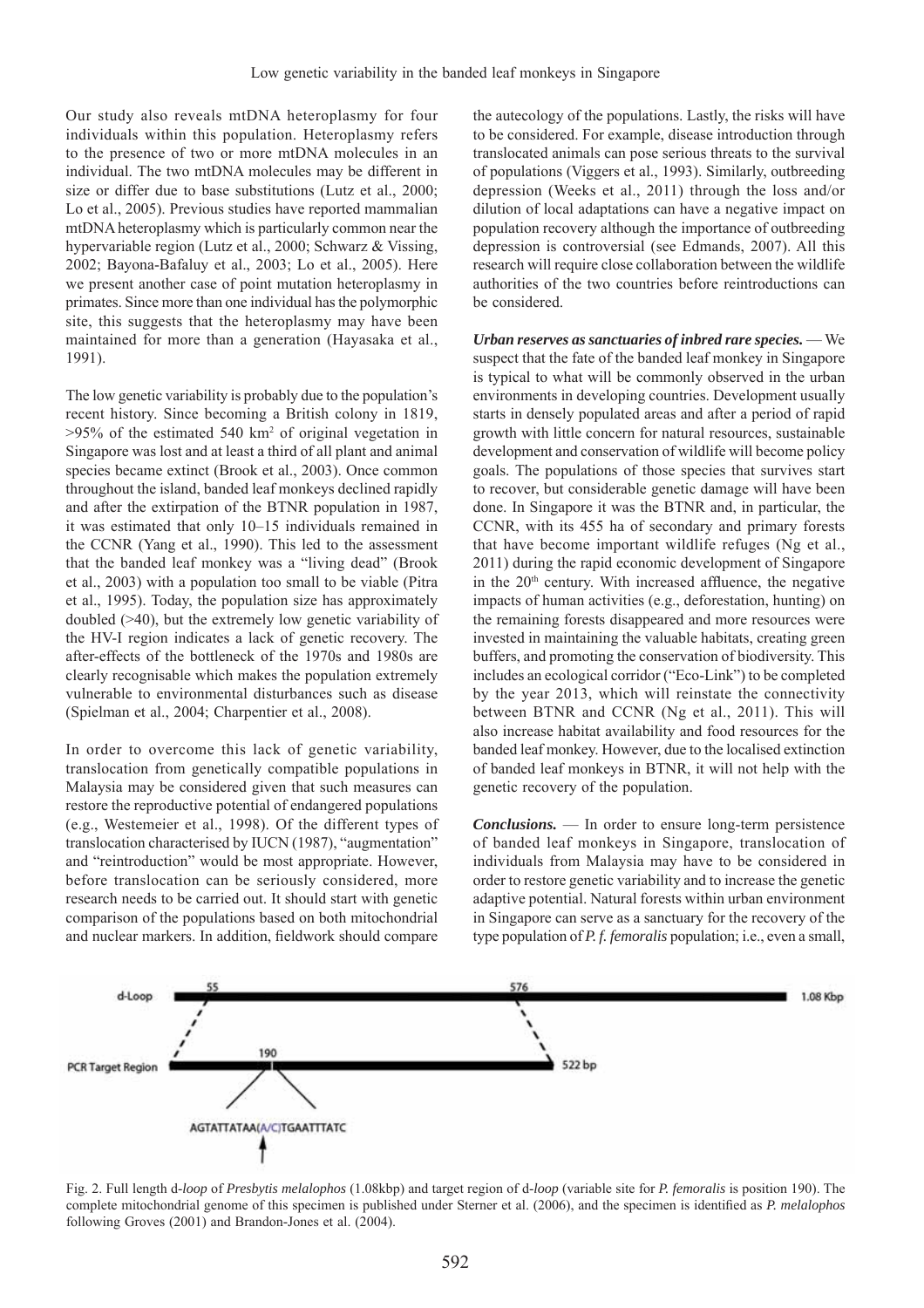resource-poor, and highly urbanised country is not anathema for the conservation and recovery of a native species.

#### **ACKNOWLEDGEMENTS**

We would like to thank the Ah Meng Memorial Conservation Fund, Wildlife Reserves Singapore, and the National Parks Board for financial and logistical support. Financial support for the genetic research came from the AcRF grant R377- 000-040-112. We gratefully acknowledge Dirk Meyer for sharing information on *Presbytis* primers.

### **LITERATURE CITED**

- Ang, A., M. Ismail & R. Meier, 2010. Reproduction and infant pelage coloration of the banded leaf monkey in Singapore. *Raffl es Bulletin of Zoology*, **58**: 411–415.
- Bayona-Bafaluy, M. P., R. Acin-Pérez, J. C. Mullikin, J. S. Park, R. Moreno-Loshuertos, P. Hu, A. P Pérez-Martos, P. Fernández-Silva, Y. Bai & J. A, Enriquez, 2003 Revisiting the mouse mitochondrial DNA sequence. *Nucleic Acids Research*, **31**: 5349–5355.
- Brandon-Jones, D., A. A. Eudey, T. Geissmann, C. P. Groves, D.J. Melnick, J. C. Morales, M. Shekelle & C.-B. Stewart. *International Journal of Primatology*, **25**: 97–164.
- Brook, B. W., N. S. Sodhi & P. K. L. Ng, 2003. Catastrophic extinctions follow deforestation in Singapore. *Nature*, **424**: 420–423.
- Charpentier, M. J. E., C. V. Williams & C. M. Drea, 2008. Inbreeding depression in ring-tailed lemurs (*Lemur catta*): genetic diversity predicts parasitism, immunocompetence, and survivorship. *Conservation Genetics*, **9**: 1605–1615.
- Chasen, F. N., 1924. A preliminary account of the mammals of Singapore Island. *Singapore Naturalist*, 4: 76–86.
- Chasen, F. N., 1940. A handlist of Malayan mammals. *Bulletin of the Raffl es Museum*, **15**: 1–209.
- Edmands, S., 2007. Between a rock and a hard place: Evaluating the relative risks of inbreeding and outbreeding for conservation and management. *Molecular Ecology*, **16**: 463–475.
- Groves, C. P., 2001. *Primate Taxonomy*. Smithsonian Institution Press, Washington.
- Hayasaka, K., T. Ishida, & S. Horai, 1991. Heteroplasmy and polymorphism in the major noncoding region of mitochondrial DNA in Japanese monkeys: Association with tandemly repeated sequences. *Molecular Biology and Evolution,* **8**: 399–415.
- IUCN, 1987. *IUCN Position Statement on Translocation of Living Organisms: Introductions, Re-introductions and Re-stocking.*  http://intranet.iucn.org/webfiles/doc/SSC/SSCwebsite/Policy statements/IUCN\_Position\_Statement\_on\_Translocation\_of\_ Living Organisms.pdf. (Accessed 7 Jul.2011).
- Kalinowski, S. T., 2004. Counting alleles with rarefaction: Private alleles and hierarchical sampling designs. *Conservation Genetics*, **5**: 539–543.
- Lande, R. & G. Barrowclough, 1987. Effective population size, genetic variation and their use in population management. In: Soulé, M. E. (ed.), *Viable Populations for Conservation*. Cambridge University Press, New York. Pp. 87–124.
- Lim, K. K. P., R. Subaraj, S. H. Yeo, N. Lim, D. Lane & B. Y. H. Lee, 2008. Mammals. In: Davison, G. W. H., P. K. L. Ng & H. C. Ho (eds.), *The Singapore Red Data Book: Threatened Plants and Animals of Singapore*. The Nature Society, Singapore. P. 198.
- Liu, Z. J., B. P. Ren, F. W. Wei, Y. C. Long, Y. L. Hao & M. Li, 2007. Phylogeography and population structure of the Yunnan snub-nosed monkey (*Rhinopithecus bieti*) inferred from mitochondrial control region DNA sequence analysis. *Molecular Ecology*, **16**: 3334–3349.
- Lo, M. C., H. M. Lee, M. W. Lin & C. Y. Tzen, 2005. Analysis of heteroplasmy in hypervariable region II of mitochondrial DNA in maternally related individuals. In: Wei, Y. H., H. M. Lee & C. Y. Hsu (eds.), *Role of the Mitochondria in Human Aging and Disease: From Genes to Cell Signaling*. Pp. 130–135.
- Lopez, J. V., M. Culver, J. C. Stephens, W. E. Johnson & S. J. O'Brien, 1997. Rates of nuclear and cytoplasmic mitochondrial DNA sequence divergence in mammals. *Molecular Biology and Evolution*, **14**: 277–286.
- Lutz, S., H. J. Weisser, J. Heizmann & S. Pollak, 2000. Mitochondrial heteroplasmy among maternally related individuals. *International Journal of Legal Medicine*, **113**: 155–161.
- McDonald, M. & H. Hamilton, 2010. Phylogeography of the Angolan black and white colobus monkey, *Colobus angolensis palliatus*, in Kenya and Tanzania. *American Journal of Primatology*, **72**: 715–724.
- Md.-Zain, B. M., J. C. Morales, M. N. Hasan, J. Abdul, M. Lakim, J. Supriatna & D. J. Melnick, 2008. Is *Presbytis* a distinct monophyletic genus: Inferences from mitochondrial DNA sequences. *Asian Primates Journal*, **1**: 26–36.
- Meier, R., S. Kwong, G. Vaidya & P. K. L. Ng, 2006. DNA barcoding and taxonomy in Diptera: A tale of high intraspecific variability and low identification success. Systematic Biology, **55**: 715–728.
- Meijaard, E. & C. P. Groves, 2004. The biogeographical evolution and phylogeny of the genus *Presbytis*. *Primate Report*, **68**: 71–90.
- Meyer, D., IrD. Rinaldi, H. Ramlee, D. Perwitasari-Farajallah, J. K. Hodges & C. Roos, 2011. Mitochondrial phylogeny of leaf monkeys with implications for taxonomy and conservation. *Molecular Phylogenetics and Evolution*, **59**: 311–319.
- Munshi-South, J. & H. Bernard, 2011. Genetic diversity and distinctiveness of the proboscis monkeys (*Nasalis larvatus*) of the Klia Peninsula, Sabah, Malaysia. *Journal of Heredity*, **102**: 342–346.
- Ng, P. K. L., R. T. Corlett & H. T. W. Tan, 2011. *Singapore Biodiversity: An Encyclopedia of the Natural Environment and Sustainable Development*. The Nature Society, Singapore. 496 pp.
- Njiman, V., T. Geissman & E. Meijaard, 2008. *Presbytis femoralis ssp. femoralis*. In: IUCN, 2011. *IUCN Red List of Threatened Species. Version 2011.1.* www.iucnredlist.org.
- Pan, D., H.-X. Hu, S.-J. Meng, Z.-M. Men, Y.-X. Fu & Y.-P. Zhang, 2009. A high polymorphism level in *Rhinopithecus roxellana*. *International Journal of Primatology*, **30**: 337–351.
- Pitra, C., C. Hüttche & C. Niemitz, 1995. Population viability assessment of the banded leaf monkey in Singapore. *Primate Report*, **42**: 47–59.
- Schwarz, M. & J. Vissing, 2002. Paternal inheritance of mitochondrial DNA. *The New England Journal of Medicine*, **347**: 576–580.